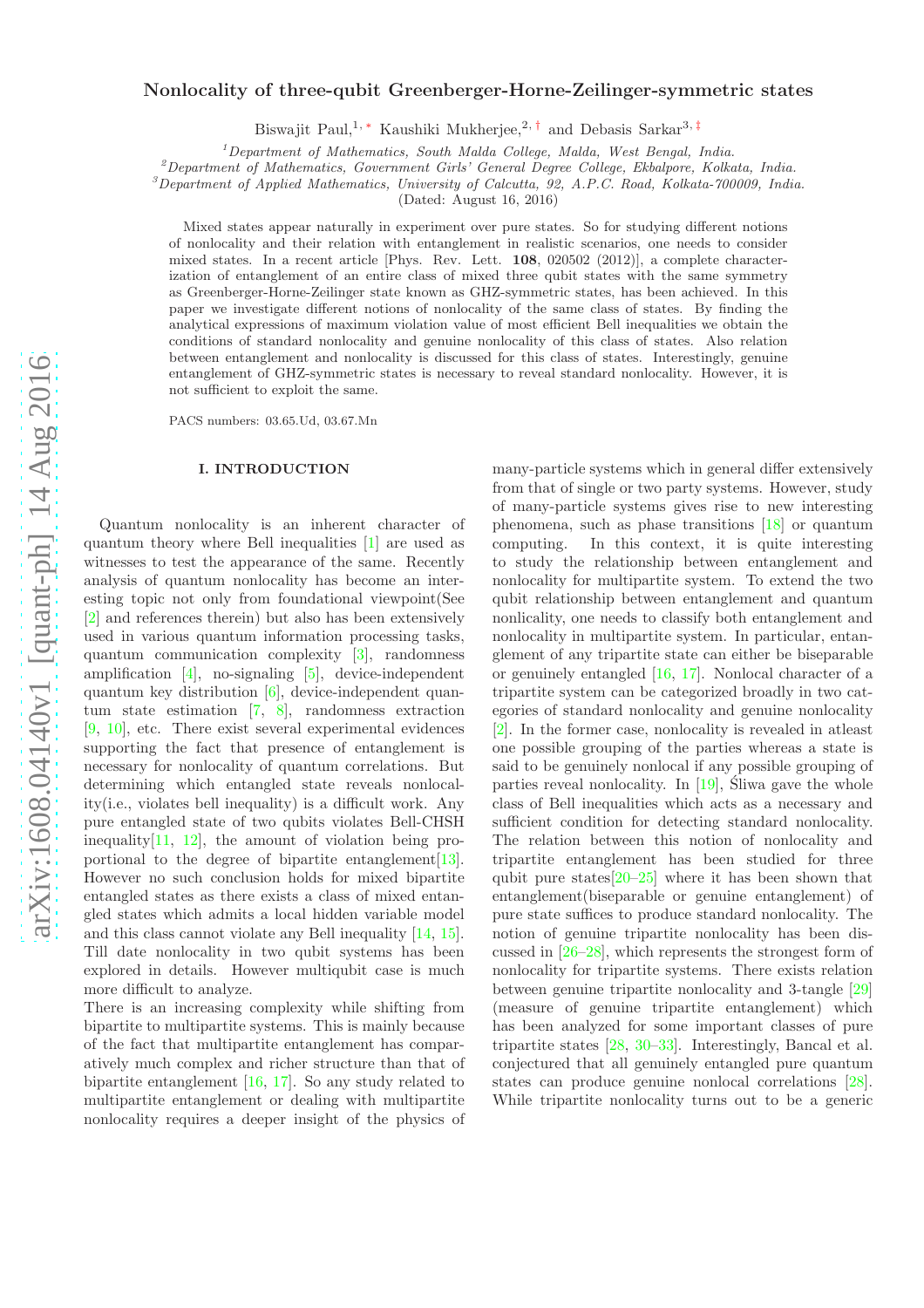feature of all entangled pure states, the situation becomes much more complex when we consider mixed states as there exists genuine tripartite entangled state which admits a local hidden variable model [\[34](#page-9-29), [35\]](#page-9-30). In this context, it is interesting to characterize the state parameters for any class of tripartite mixed states on the basis of different notions of tripartite nonlocality and their relation with entanglement. Our paper goes in this direction. Recently, a new type of symmetry for three qubit quantum state was introduced [\[36](#page-10-0)], the so called Greenberger-Horne-Zeilinger (GHZ) symmetry. In [\[36\]](#page-10-0), they provided the whole class of states which has this type of symmetry. This class of states is referred to as GHZ-symmetric states. A complete classification of different types of entanglement of this class of tripartite mixed states is made in [\[36](#page-10-0)]. In this work we have classified the GHZ-symmetric states on the basis of different notions of tripartite nonlocality so that one can use this class of state in different information theoretic tasks. This helps us to establish the relationship between entanglement and nonlocality for this class of tripartite mixed states. The relation implies that genuine entanglement is necessary to reveal any type of nonlocality(standard nonlocality or genuine nonlocality) for this class of states.

The paper is organized as follows. In Section II, we give a brief introduction to some concepts and results which we will use in later sections. Subsequently, in Section III, we obtain the condition for which GHZ-symmetric states reveal standard nonlocality by deriving the analytical expressions of maximum violation value of the two most efficient facet inequalities. In section IV, we deal with the classification of the class of states on the basis of genuine nonlocality. Section V shows how different types of entanglement are related with different notions of nonlocality for this class of mixed states. Finally we conclude with a summary of our results in Section VI.

#### II. BACKGROUND

#### A. GHZ-symmetric three-qubit states

As an important class of mixed states from quantum theoretical perspective, GHZ-symmetric three-qubit states have been paid much attention [\[36](#page-10-0)[–39\]](#page-10-1). In particular, in the eight dimensional state space of three qubit states, the set of GHZ-symmetric states defines a twodimensional affine section, specifically a triangle of the full eight dimensional set of states [\[40\]](#page-10-2). In this section, we review the properties of GHZ-symmetric three-qubit states[\[36\]](#page-10-0). GHZ-symmetric three-qubit states are defined to be invariant under the following transformations: (i) qubit permutations, (ii) simultaneous three-qubit flips (i.e., application of  $\sigma_x \otimes \sigma_x \otimes \sigma_x$ ), (iii) qubit rotation about the z axis of the form  $U(\phi_1, \phi_2) = e^{i\phi_1 \sigma_z} \otimes e^{i\phi_2 \sigma_z} \otimes$ 

 $e^{-i(\phi_1+\phi_2)\sigma_z}$ . Here  $\sigma_x$  and  $\sigma_z$  are the Pauli operators. The GHZ-symmetric states of three-qubits can be written as:

<span id="page-1-1"></span>
$$
\rho(p,q) = \left(\frac{2q}{\sqrt{3}} + p\right)|GHZ_+\rangle\langle GHZ_+| +
$$

$$
\left(\frac{2q}{\sqrt{3}} - p\right)|GHZ_-\rangle\langle GHZ_-| + \left(1 - \frac{4q}{\sqrt{3}}\right)\frac{1}{8} \tag{1}
$$

where  $|GHZ_{\pm}\rangle = \frac{|000\rangle \pm |111\rangle}{\sqrt{2}}$ . The requirement  $\rho(p,q) \ge$ 0 gives the constraints:  $-\frac{1}{4\sqrt{3}} \leq q \leq \frac{\sqrt{3}}{4}$  and

<span id="page-1-0"></span>
$$
|p| \le \frac{1}{8} + \frac{\sqrt{3}}{2}q. \tag{2}
$$

This family of states forms a triangle in the state space and includes not only GHZ states, but also the maximally mixed state  $\frac{1}{8}$  (located at the origin, see Fig.1). Any point inside that triangle represents a GHZ-symmetric state. The generalized werner states are found on the straight line  $q = \frac{\sqrt{3}p}{2}$  connecting the origin with the  $|GHZ_+\rangle$ state. A GHZ-symmetric state is fully separable iff it is in the polygon defined by the four corner points  $(0, -\frac{1}{4\nu})$  $\frac{1}{4\sqrt{3}}),$  $(\frac{1}{8}, 0), (0, \frac{\sqrt{3}}{4})$  and  $(-\frac{1}{8}, 0)$  (yellow area in Fig.1). It is at most biseparable if and only if  $|p| \leq \frac{3}{8}$  $\frac{\sqrt{3}}{2}q\left(\right)$  magenta area in Fig.1). It is of  $W$  type( grey area in Fig.1) if and only if  $9216p^4 + p^2(-6768 + 17856\sqrt{3}q - 34560q^2 (1024\sqrt{3}q^3) \le 1521 - 5148\sqrt{3}q + 13536q^2 + 2432\sqrt{3}q^3$  $13056q^4 - 3072\sqrt{3}q^5$  and  $|p| > \frac{3}{8}$  –  $\frac{\sqrt{3}}{2}q$ .



FIG. 1: The triangle of the GHZ-symmetric states for three qubits  $[36]$  $[36]$ . The upper corners of the triangle are the standard  $GHZ$  states  $|GHZ_+\rangle$  and  $|GHZ_-\rangle$ . Mixed state  $\frac{1}{8}$  is located at the origin. The black dashed line represents the generalized Werner state. We have indicated different types of three qubit entanglement: GHZ(green), W(grey), Biseparable(magenta), Separable(yellow).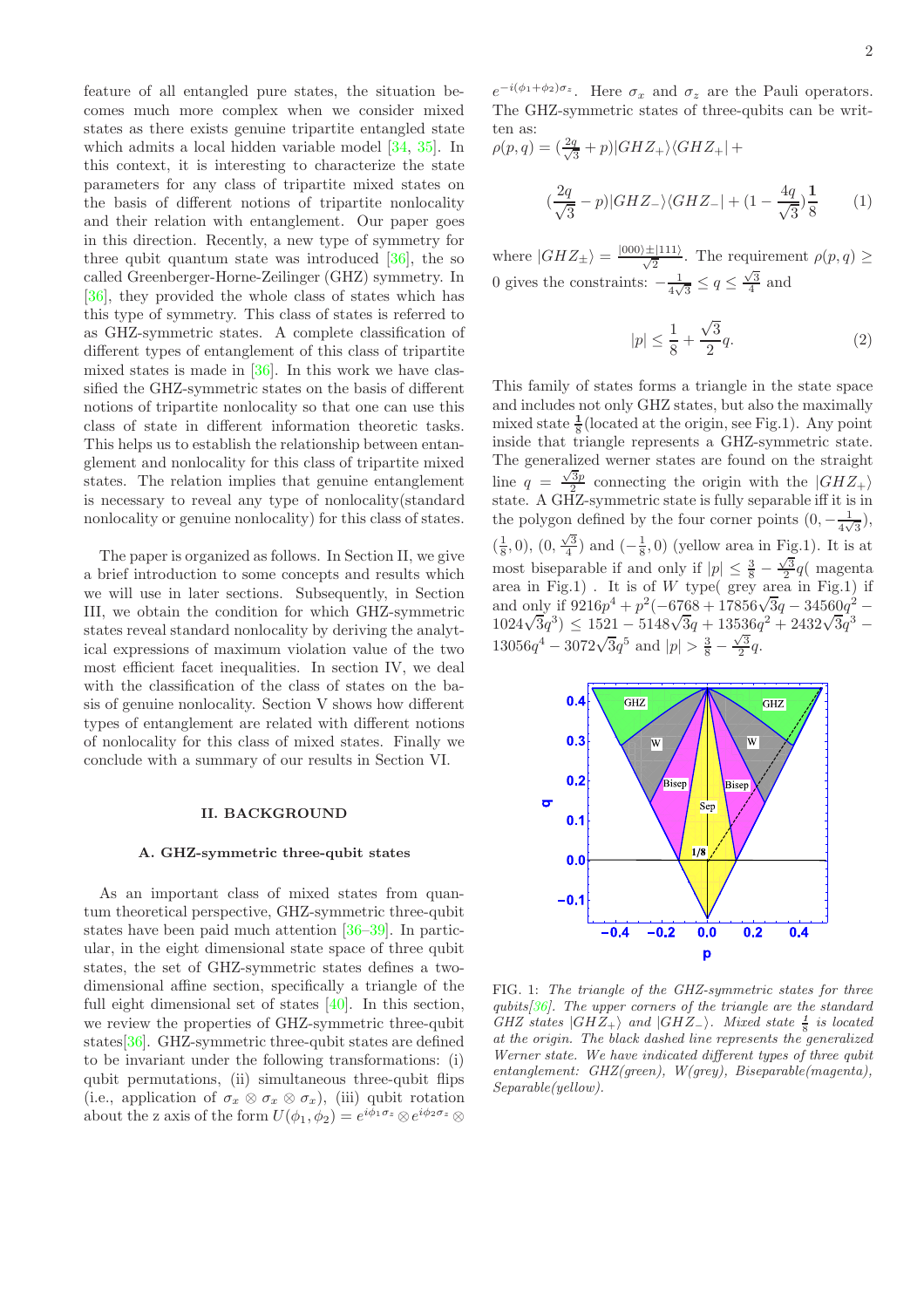In order to facilitate the discussion of our results, we briefly describe the genuine multipartite concurrence, a measure of genuine multipartite entanglement defined  $\text{as}[41].C_{GM}(|\psi\rangle) := \min_j \sqrt{2(1-\Pi_j(|\psi\rangle))} \text{ where } \Pi_j(|\psi\rangle)$  $\text{as}[41].C_{GM}(|\psi\rangle) := \min_j \sqrt{2(1-\Pi_j(|\psi\rangle))} \text{ where } \Pi_j(|\psi\rangle)$  $\text{as}[41].C_{GM}(|\psi\rangle) := \min_j \sqrt{2(1-\Pi_j(|\psi\rangle))} \text{ where } \Pi_j(|\psi\rangle)$ is the purity of the *j*th bipartition of  $|\psi\rangle$ . The genuine multipartite concurrence of three qubit  $X$  states has been evaluated in [\[42\]](#page-10-4). It is given by:

<span id="page-2-4"></span>
$$
C_{GM} = 2 \max_{i} \{0, |z_i| - w_i\} \tag{3}
$$

with  $w_i = \sum_{j\neq i} \sqrt{a_j b_j}$  where  $a_j$ ,  $b_j$  and  $z_j$  (j = 1, 2, 3, 4) are the elements of the density matrix of tripartite X states:

| $a_1$ |                   |       |            |                  |                  |                  | $\scriptstyle z_{1}$ |
|-------|-------------------|-------|------------|------------------|------------------|------------------|----------------------|
|       | a <sub>2</sub>    | 0     | O          | 0                | 0                | $\overline{z_2}$ |                      |
|       | 0                 | $a_3$ | 0          | 0                | $\overline{z_3}$ | 0                | 0                    |
|       |                   | 0     | $a_4$      | $\overline{z}_4$ | 0                |                  | $\left( \right)$     |
|       |                   | 0     | ∗<br>$z_4$ | $b_4$            | 0                | O                | 0                    |
|       |                   | $z_3$ | 0          |                  | $b_3$            | 0                | 0                    |
|       | $\mathcal{Z}_{2}$ |       | 0          | 0                | 0                | $b_2$            | $\left( \right)$     |
|       |                   | 0     | 0          | $\left( \right)$ |                  |                  |                      |

#### C. Tripartite nonlocality

In this section we provide a brief overview of the various notions of tripartite nonlocality and corresponding detectors of tripartite nonlocality for subsequent discussions. Consider a Bell-type experiment consisting of three space-like separated parties, Alice, Bob and Charlie. The measurement settings are denoted by x,  $y$ , z  $\in \{0,1\}$  and their outputs by a, b,  $c \in \{-1,1\}$  for Alice, Bob and Charlie respectively. The experiment is thus characterized by the joint probability distribution(correlations)  $p(abc|xyz)$ . Now the correlations can exhibit different types of nonlocality. Any tripartite correlation  $p(abc|xyz)$  is said to be local if it admits the following decomposition:

<span id="page-2-0"></span>
$$
p(abc|xyz) = \sum_{\lambda} q_{\lambda} P_{\lambda}(a|x) P_{\lambda}(b|y) P_{\lambda}(c|z)
$$
 (4)

for all x, y, z, a, b, c, where  $0 \le q_{\lambda} \le 1$  and  $\sum_{\lambda} q_{\lambda} = 1$ .  $P_{\lambda}(a|x)$  is the conditional probability of getting outcome a when the measurement setting is x and  $\lambda$  is the hidden variable;  $P_{\lambda}(b|y)$  and  $P_{\lambda}(c|z)$  are similarly defined. Otherwise they are standard nonlocal. We denote  $L_3$  as the set of local correlations that can be produced classically using shared randomness. The local set  $L_3$  was fully characterized by Pitowsky and Svozil $[43]$  and Sliwa [\[19\]](#page-9-21). It has 53856 facets defining 46 different classes of inequalities that are inequivalent under relabeling of parties, inputs, and outputs[\[19\]](#page-9-21). Violation of any of these facet inequalities guarantees standard nonlocality. A tripartie correlation is local if it satisfies all the 46 facet inequalities. Inequality  $2$  (we follow Sliwa's numbering) is the Mermin inequality $[44]$  $[44]$ :

<span id="page-2-3"></span>
$$
M = |\langle A_1 B_0 C_0 \rangle + \langle A_0 B_1 C_0 \rangle + \langle A_0 B_0 C_1 \rangle - \langle A_1 B_1 C_1 \rangle| \le 2
$$
\n(5)

Note that it is possible to violate Mermin inequality maximally(i.e.,  $M = 4$ ) using  $|GHZ_+\rangle$ .

However, in tripartite scenario, Svetlichny[\[26\]](#page-9-24) showed that there exist certain quantum correlations which can exhibit an even stronger form of nonlocality. Such type of correlations cannot be decomposed in the following form:

$$
P(abc|xyz)=\sum_{\lambda}q_{\lambda}P_{\lambda}(ab|xy)P_{\lambda}(c|z)+
$$

<span id="page-2-1"></span>
$$
\sum_{\mu} q_{\mu} P_{\mu}(ac|xz) P_{\mu}(b|y) + \sum_{\nu} q_{\nu} P_{\nu}(bc|yz) P_{\nu}(a|x); \quad (6)
$$

Here  $0 \le q_\lambda$ ,  $q_\mu$ ,  $q_\nu \le 1$  and  $\sum_\lambda q_\lambda + \sum_\mu q_\mu + \sum_\nu q_\nu = 1$ . The above form of correlations are not fully local as in Eq. [\(4\)](#page-2-0), nonlocal correlations are present only between two particles (the two particles that are nonlocally correlated can change in different runs of the experiment) while they are only locally correlated with the third. If a correlation  $P(abc|xyz)$  cannot be written in this form then such a correlation is said to exhibit genuine tripartite nonlocality. In [\[28](#page-9-25)], this type of nonlocality is referred to as Svetlichny nonlocality. Focusing on these form of corre $lations(Eq.6)$ , Svetlichny designed a tripartite Bell type inequality (known as Svetlichny inequality):

<span id="page-2-2"></span>
$$
S \le 4. \tag{7}
$$

where  $S = |\langle A_0 B_0 C_0 \rangle + \langle A_1 B_0 C_0 \rangle - \langle A_0 B_1 C_0 \rangle +$  $\left(A, B, C_1\right)$ + $\left(A, B, C_2\right)$  + $\left(A, B, C_1\right)$ + $\left(A, B, C_2\right)$  + $\left(A, B, C_1\right)$ 

$$
\langle A_1D_1C_0\rangle + \langle A_0D_0C_1\rangle - \langle A_1D_0C_1\rangle + \langle A_0D_1C_1\rangle + \langle A_1D_1C_1\rangle
$$

Thus violation of such inequality implies the presence of genuine tripartite nonlocality, implying in turn the presence of genuine tripartite entanglement. This inequal-ity[\(7\)](#page-2-2) is violated by GHZ and W states $[30, 31, 45]$  $[30, 31, 45]$  $[30, 31, 45]$  $[30, 31, 45]$  $[30, 31, 45]$ .

While Svetlichny's notion of genuine multipartite nonlocality is often referred to in the literature, it has certain drawbacks. As has been pointed out in [\[27](#page-9-32), [28\]](#page-9-25), Svetlichny's notion of genuine tripartite nonlocality is so general that no restrictions were imposed on the bipartite correlations used in Eq. [\(6\)](#page-2-1). They are allowed to display arbitrary correlations in the sense that there may be one-way or both way signaling between a pair of parties or both the parties may perform simultaneous measurements. As a result, grandfather-type paradoxes arise [\[28\]](#page-9-25) and inconsistency from an operational viewpoint appears  $[27]$ . Moreover it is found that there exist some genuine nonlocal correlations which satisfy this inequality[\[27,](#page-9-32) [28](#page-9-25), [33\]](#page-9-28). In order to remove this sort of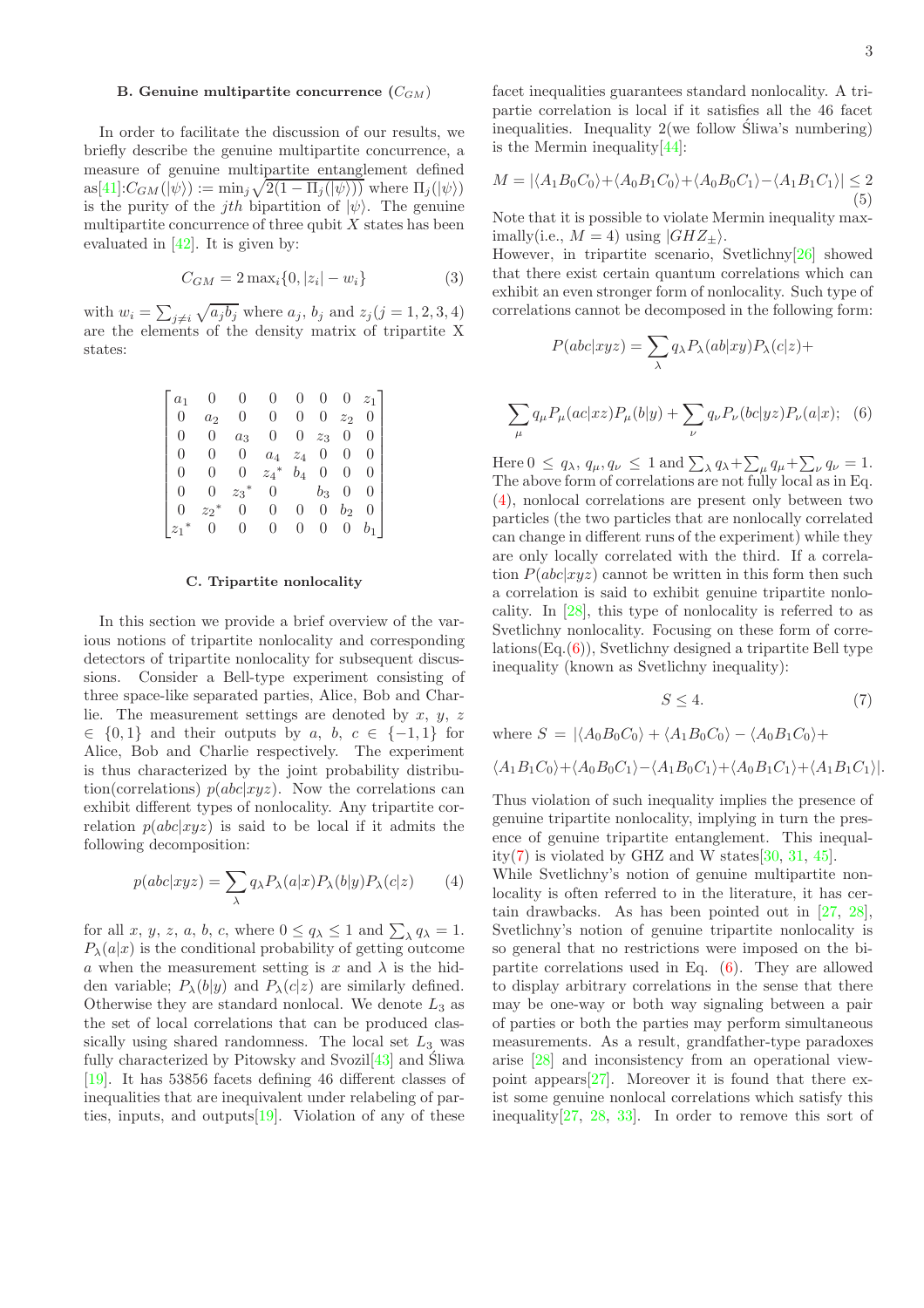ambiguity, Bancal et al.[\[28\]](#page-9-25), introduced a simpler definition of genuine tripartite nonlocality which is based on no-signaling principle, in which the correlations are nosignaling for all observers. Suppose  $P(abc|xyz)$  be the tripartite correlation satisfying  $Eq.(6)$  $Eq.(6)$  with no-signaling criteria imposed on the bipartite correlations terms, i.e.,

$$
P_{\lambda}(a|x) = \sum_{b} P_{\lambda}(ab|xy) \quad \forall a, x, y,
$$
 (8)

$$
P_{\lambda}(b|y) = \sum_{a} P_{\lambda}(ab|xy) \quad \forall \, b, x, y. \tag{9}
$$

and similarly for the other bipartite correlation terms  $P_{\mu}(ac|xz)$  and  $P_{\nu}(bc|yz)$ . The above form of correlations are called  $NS<sub>2</sub>$  local. Otherwise, we say that they are genuinely 3–way NS nonlocal( $NS_2$  nonlocal). In [\[28\]](#page-9-25), 185 Bell-type inequalities are given which constitute the full class of facets of  $NS<sub>2</sub>$  local polytope. Violation of any of these facets(Bell-type inequalities) guarantees  $NS_2$ nonlocality. Svetlichny inequality constitute the 185-th class. Throughout the paper, we use this notion of nonlocality as genuine tripartite nonlocality.

## III.STANDARD NONLOCALITY OF GHZ-SYMMETRIC STATES

We have already discussed in introduction that all tripartite pure entangle state exhibit standard nonlocality but this relation does not hold for mixed states. From that point of view and also from experimental perspectives, characterization of mixed states on the basis of their ability to generate nonlocal correlations is far more interesting compared to that of pure states. As already discussed before, we aim to characterize the state parameters of the mixed class of GHZ-symmetric three-qubit states on the basis of their nonlocal nature. In this section we not only classify this class on the basis of standard nonlocality but also derived the necessary and sufficient condition of detecting standard nonlocality.

# A. Maximum violation of Mermin inequality

We have already mentioned that standard nonlocality of correlations can be detected if the correlations violate atleast one of the 46 inequivalent facet inequalities characterizing the local set $(L_3)$ . Among the 46 inequivalent facet inequalities, Mermin inequality is most frequently used. In [\[24\]](#page-9-33), they gave a sufficient criterion to violate Mermin inequality for pure three qubit states. Here we find a necessary and sufficient condition to obtain a violation of Mermin inequality for three qubit GHZ-symmetric states. For this class of tripartite mixed entangled states the maximum value of  $M(\text{Eq.}(5))$  $M(\text{Eq.}(5))$  $M(\text{Eq.}(5))$  with respect to projective measurement is given by  $8|p|$ (see Appendix). Then the Mermin inequality in Eq.[\(5\)](#page-2-3) becomes:

<span id="page-3-1"></span>
$$
M_{max} = 8|p| \le 2. \tag{10}
$$

Hence  $\rho(p,q)$  violates Mermin inequality if and only if  $|p| > \frac{1}{4}$ . Due to this restriction on p, together with state constraints Eq. $(2)$ , the other state parameter q gets restricted:  $q > \frac{1}{4\sqrt{3}}$ . So standard nonlocality of any three qubit GHZ-symmetric states with  $|p| > \frac{1}{4}$  and  $q > \frac{1}{4\sqrt{3}}$  is guaranteed via violation of Mermin inequality(see Fig.  $2(a)$ ).

# B.Efficiency of 15-th facet inequality over Mermin inequality

Mermin inequality, discussed in the last section, is not the most efficient detector of standard nonlocality. In this section it is argued that there exists another facet inequality which can be considered as a better tool for detecting standard nonlocality compared to use of Mermin inequality for doing the same. It is observed that the 15-th facet can be considered as an inequality which is more efficient than Mermin inequality.

The 15-th facet inequality is given by  $[19]$ :

<span id="page-3-0"></span>
$$
L \le 4. \tag{11}
$$

where  $L = |2\langle A_0B_0\rangle + 2\langle A_1B_0\rangle + \langle A_0C_0\rangle + \langle A_1C_0\rangle 2\langle B_0C_0\rangle + \langle A_0B_1C_0\rangle - \langle A_1B_1C_0\rangle + \langle A_0C_1\rangle + \langle A_1C_1\rangle 2\langle B_0C_1\rangle - \langle A_0B_1C_1\rangle + \langle A_1B_1C_1\rangle$ . The maximum value of  $L$  for three qubit GHZ-symmetric states with respect to projective measurement is given by  $\max[\frac{8(9|p^3|-8\sqrt{3}|q^3|)}{9p^2-12q^2},-16\sqrt{3}q] ]$  (see Appendix). Using this, 15-th facet inequality(Eq. $(11)$ ) gets modified as

<span id="page-3-2"></span>
$$
L_{max} = \max[\frac{8(9|p^3| - 8\sqrt{3}|q^3|)}{9p^2 - 12q^2}, -16\sqrt{3}q] \le 4 \quad (12)
$$

As,  $-16\sqrt{3}q \leq 4$  for  $-\frac{1}{4\sqrt{3}}$  $\frac{1}{4\sqrt{3}} \leq q \leq \frac{\sqrt{3}}{4}$ , so 15-th facet inequality is violated only when  $\frac{8(9|p^3| - 8\sqrt{3}|q^3|)}{9p^2 - 12q^2} > 4$ . Using this relation and Eq.[\(2\)](#page-1-0), we have  $q > \frac{3}{148}(8 + 3\sqrt{3})$ . It follows that for every  $q > \frac{3}{148}(8 + 3\sqrt{3})$  there is at least one p for which the GHZ-symmetric states violate 15-th facet inequality. In Fig.2(b) we have plotted the range of the state parameters for which nonlocality is observed via the violation of 15-th facet inequality. We have already discussed that a GHZ-symmetric state do not violate Mermin inequality if and only if  $|p| \leq \frac{1}{4}$ . Now this restriction, when imposed on  $L_{max} > 4$  gives at least one  $q > \frac{1}{16}(\sqrt{15} + \sqrt{3})$  for all nonzero p. Hence there exists a region for  $|p| \leq \frac{1}{4}$  where 15-th facet inequality helps us to reveal standard nonlocality unlike Mermin inequality where the same is revealed only for  $|p| > \frac{1}{4}$ . For example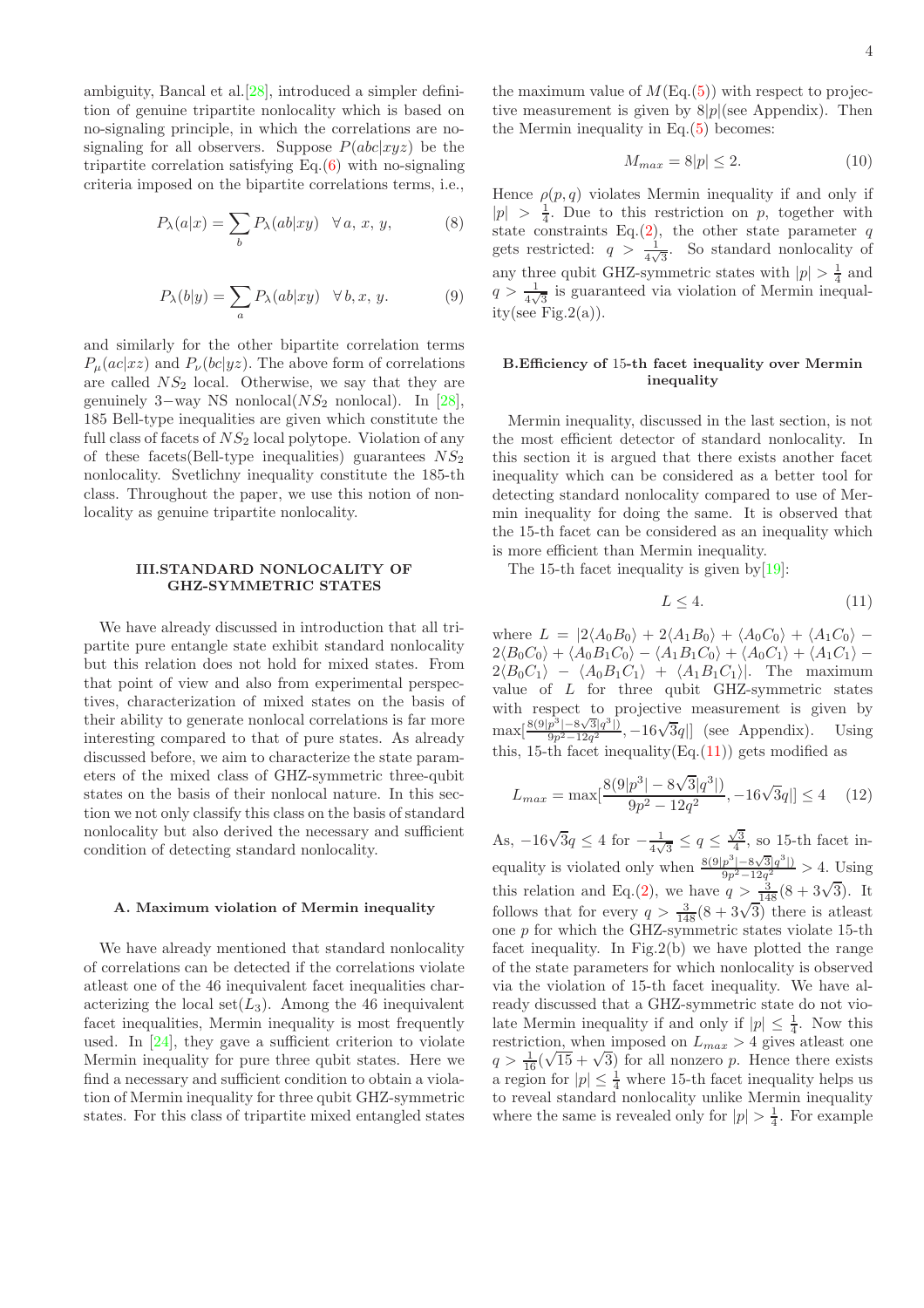let us consider the GHZ-symmetric states with  $p = 0.2$ and  $q \in \left[-\frac{1}{4\sqrt{ }}\right]$  $\frac{1}{4\sqrt{3}}, \frac{\sqrt{3}}{4}$ . This state does not violate Mermin inequality for any value of  $q$  but the same state violates 15-th facet inequality for  $q > 0.37861$ . This in turn points out that 15-th facet inequality is more efficient than the Mermin inequality over some restricted range of state parameters.

# C. Necessary and sufficient detection criteria of Standard nonlocality

By comparing the criteria necessary and sufficient for violation of each of the remaining 44 inequivalent facet inequalities(following procedure similar to that used for Mermin inequality, see Appendix) with that of Mermin inequality and the 15-th facet inequality, we have observed that region of standard nonlocality, as detected by any of the remaining 44 inequivalent facet inequalities forms subset of the region of standard nonlocality of Mermin and the 15-th facet inequality. So these two inequalities are the most efficient to detect standard nonlocality of this class of states. This in turn points out that the optimal region of standard nonlocality of GHZ-symmetric states is provided by the union of regions of standard nonlocality detected by Mermin and the 15-th facet inequality(see Fig.  $2(c)$ ). So in totality the restricted state conditions for revealing standard nonlocality are given by:

(i) 
$$
4|p| > 1
$$
,  $q > \frac{1}{4\sqrt{3}}$  and  
\n(ii)  $\frac{8(9|p^3| - 8\sqrt{3}|q^3|)}{9p^2 - 12q^2} > 4$ ,  $q > \frac{3}{148}(8 + 3\sqrt{3})$ . (13)

<span id="page-4-0"></span>A state exhibits standard nonlocality under projective measurements if and only if it satisfies atleast one of the two sets of conditions((i) or (ii) of Eq.[\(13\)](#page-4-0)).

# IV. GENUINE NONLOCALITY OF GHZ-SYMMETRIC STATES

Genuine nonlocality is the strongest form of nonlocality. So for a tripartite correlation it is natural to ask whether all three parties are nonlocally correlated. Such correlations play an important role in quantum information theory, phase transitions and in the study of many-body systems[\[18\]](#page-9-20). Also, the presence of genuine nonlocality implies the presence of genuine entanglement. So after discussing about standard nonlocality, it becomes interesting to explore about genuine nonlocality of this class of states. To be specific, in this section we have derived necessary and sufficient criteria for detecting genuine nonlocality.



FIG. 2: (a) The blue areas represent the nonlocal region ob-tained via the violation of Mermin inequality(Eq[.5\)](#page-2-3). (b) Regions of violation of 15-th inequality are given by the brown regions. Clearly, the regions restricted by  $p \leq \frac{1}{4}$  in the brown re-gions indicate the areas where 15-th facet inequality(Eq.[\(11\)](#page-3-0)) emerges as a more efficient tool over Mermin inequality $(Eq.5)$  $(Eq.5)$ for revealing nonlocal nature of GHZ-symmetric states. (c) The cyan areas give the optimal region of standard nonlocality of GHZ-symmetric states. The states characterized by the state parameters lying in this region, when shared between Alice, Bob and Charlie do not admit any local hidden variable model.

# A. Maximum violation of Svetlichny inequality

As we have discussed before, if we consider that all correlations between the observers are no-signalling, then the set of 185 facet inequalities act as a necessary and sufficient condition for detecting genuine tripartite nonlocality. Among all of them, Svetlichny inequality is frequently used for the detection of genuine tripartite nonlocality. In [\[30\]](#page-9-27), necessary and sufficient criteria for maximal violation of Svetlichny inequality are derived for some classes of tripartite pure states. Here we have derived the same for the class of GHZ-symmetric states. For this class of tripartite mixed entangled states, the maximum value of  $S(Eq.7)$  with respect to projective measurement is given by  $8\sqrt{2}|p|$ (see Appendix). Thus  $Eq.(7)$  $Eq.(7)$  gives,

<span id="page-4-1"></span>
$$
S_{max} = 8\sqrt{2}|p| \le 4. \tag{14}
$$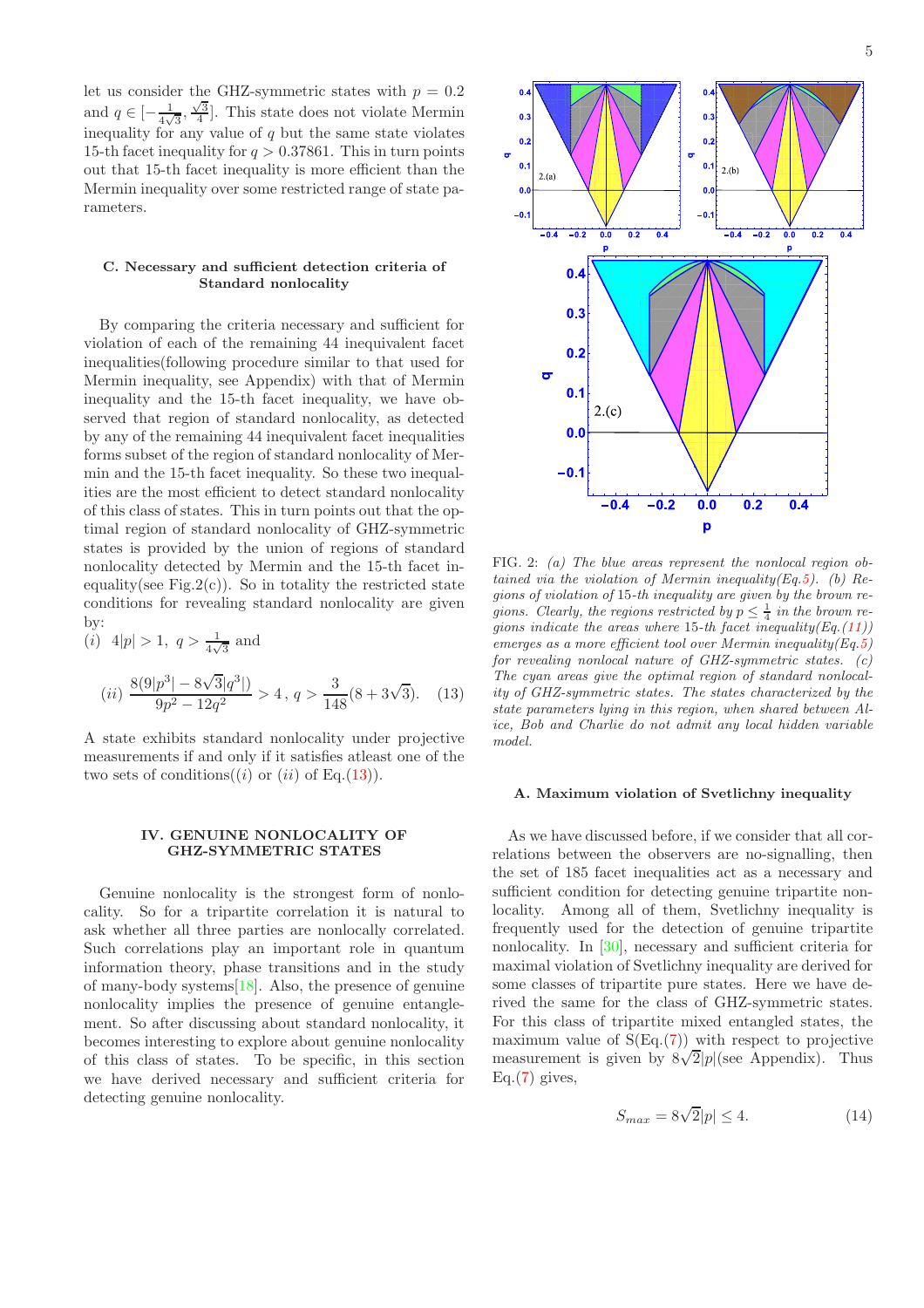Hence  $\rho(p,q)$  violates Svetlichny inequality if and only if  $|p| > \frac{1}{2\nu}$  $\frac{1}{2\sqrt{2}}$ . Using this relation and Eq.[\(2\)](#page-1-0), we have  $q > \frac{1}{\sqrt{2}}$  $\frac{1}{3}(\frac{1}{\sqrt{2}})$  $\frac{1}{2} - \frac{1}{4}$ ). So Svetlichny nonlocality is revealed for three qubit GHZ-symmetric states if and only if the relation  $|p| > \frac{1}{2\sqrt{2}}$  $\frac{1}{2\sqrt{2}}$  and  $q > \frac{1}{\sqrt{2}}$  $\frac{1}{3}(\frac{1}{\sqrt{2}})$  $\frac{1}{2} - \frac{1}{4}$ ) holds. In Fig.3(a) we present the range of the state parameters of the three-qubit GHZ-symmetric states for which Svetlichny nonlocality is observed.

# B. Efficiency of 99-th facet inequality over Svetlichny inequality

As we have mentioned in Section II, the newly introduced weaker definition of genuine nonlocality(genuine 3-way NS nonlocality) gives advantage over Svetlichny's definition of genuine nonlocalty. So after completing the analysis of genuine nonlocality with respect to Svetlichny inequality, we search for an inequality which can be considered more efficient than Svetlichny inequality. In [\[33\]](#page-9-28), we have shown that for detecting genuine nonlocality of some classes of tripartite pure entangled states, 99-th facet inequality is more efficient compared to Svetlichny inequality. Here also, for the class of GHZ-symmetric states, 99-th facet inequality emerges to be more powerful tool for detecting genuine nonlocality for some subclasses. The 99-th facet inequality is given by:

<span id="page-5-0"></span>
$$
NS \le 3. \tag{15}
$$

where  $NS=|\langle A_1B_1\rangle + \langle A_0B_0C_0\rangle + \langle B_1C_0\rangle + \langle A_1C_1\rangle \langle A_0B_0C_1\rangle$ . If projective measurement is considered, the maximum value of NS is given by  $\frac{4q}{\sqrt{6}}$  $\frac{q}{3}+2\sqrt{\frac{16q^2}{3}+4p^2}$ (see Appendix). Thus 99-th facet inequality in Eq.[\(15\)](#page-5-0) becomes,

<span id="page-5-2"></span>
$$
NS_{max} = \frac{4q}{\sqrt{3}} + 2\sqrt{\frac{16q^2}{3} + 4p^2} \le 3.
$$
 (16)

Hence 99-th facet inequality is violated if and only if  $\frac{4q}{\sqrt{2}}$  $\frac{q}{3}+2\sqrt{\frac{16q^2}{3}+4p^2}>3.$  Using this along with the state constraints(Eq[.2\)](#page-1-0), we have  $q > \frac{1}{28} (8\sqrt{5} - 5\sqrt{3})$ . Thus  $NS_2$ nonlocality is observed if  $\frac{4q}{\sqrt{6}}$  $\frac{q}{3} + 2\sqrt{\frac{16q^2}{3} + 4p^2} > 3$  and  $q > \frac{1}{28} (8\sqrt{5} - 5\sqrt{3}).$  Hence for every  $q > \frac{1}{28} (8\sqrt{5} - 5\sqrt{3})$ there exists atleast one GHZ-symmetric state which is  $NS<sub>2</sub>$  nonlocal. We have already observed that any state restricted by  $|p| \leq \frac{1}{2\sqrt{2}}$  fails to violate Svetlichny inequality. Now this restriction, when imposed on  $NS_{max} > 3$ gives at least one  $q > \frac{1}{4}(\sqrt{10} - \sqrt{3})$  for all nonzero p. Hence we get a subclass of GHZ-symmetric states restricted by  $q > \frac{1}{4}(\sqrt{10} - \sqrt{3})$  and  $NS_{max} > 3$  which is genuinely nonlocal even when  $|p| \leq \frac{1}{2\sqrt{2}}$ . This in turn points out efficiency of 99-th facet inequality over Svetlichny inequality.

# C. Necessary and sufficient criteria for detecting Genuine nonlocality

A detailed comparison of the criteria required for violation of each of the remaining 183 facets(following same procedure as that for Mermin inequality) with that of Svetlichny and 99-th facet points out the fact that these two inequalities(99-th facet inequality and Svetlichny inequality) are the most efficient detectors of genuine nonlocality. This in turn points out the fact that the optimal region of genuine nonlocality is given by:  $(i)$  $|p| > \frac{1}{2\nu}$  $\frac{1}{2\sqrt{2}},\, q > \frac{1}{\sqrt{2}}$  $\frac{1}{3}(\frac{1}{\sqrt{2}})$  $\frac{1}{2} - \frac{1}{4}$  and

<span id="page-5-1"></span>
$$
(ii) \frac{4q}{\sqrt{3}} + 2\sqrt{\frac{16q^2}{3} + 4p^2} > 3, q > \frac{1}{28}(8\sqrt{5} - 5\sqrt{3}).
$$
 (17)

Genuine nonlocality of any state, upto projective measurements is guaranteed if and only if it satisfies atleast one of the two possible sets of conditions( $(i)$  or  $(ii)$  of  $Eq.(17)$  $Eq.(17)$ .



FIG. 3:  $(a)$ The purple areas give the restricted region of state parameters for which genuine nonlocality of the corresponding states is guaranteed by violation of Svetlichny inequal- $ity(Eq.7)$  $ity(Eq.7)$ . (b) Analogously, the orange regions represent the areas where genuine nonlocality is observed due to violation of 99-th facet inequality(Eq.[\(15\)](#page-5-0)). Now the regions restricted by  $|p| \leq \frac{1}{2\sqrt{2}}$  in the orange regions give the the areas where the 99-th facet serves as a better tool to exploit genuine nonlocality of GHZ-symmetric states compared to Svetlichny inequality.(c) The optimal region of nonlocality of GHZ-symmetric states is given by the red regions.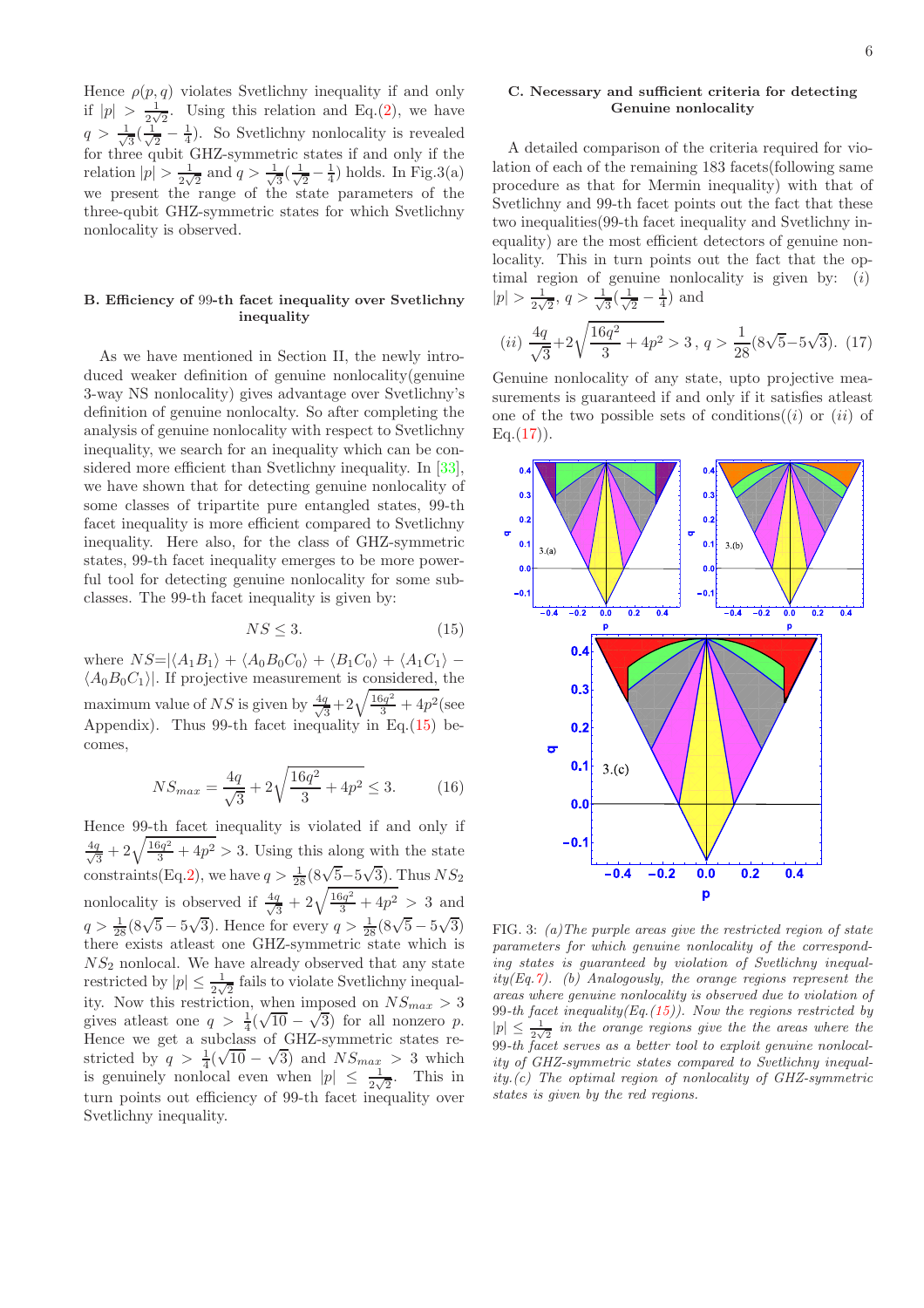## V. RELATION BETWEEN ENTANGLEMENT AND NONLOCALITY

Entanglement of any state is necessary for nonlocality of the state. So after completing classification of GHZsymmetric states with respect to different form of nonlocality, we proceed to establish the relationship between nonlocality and entanglement of this class.

## A. Relation between Biseparable entanglement and Standard nonlocality

Biseparable entanglement of a tripartite quantum state is necessary to produce standard nonlocality. Their relationship has been analyzed in [\[25\]](#page-9-23) for three qubit pure states where it is shown that biseparable entanglement of tripartite pure quantum states also turns out to be sufficient to exhibit standard nonlocality. Here we analyze whether it is sufficient for this class of tripartite mixed quantum states to obtain standard nonlocality. The criterion of biseparability of this class of states is[\[36,](#page-10-0) [39\]](#page-10-1):  $|p| \leq \frac{3}{8}$  –  $\frac{\sqrt{3}}{2}q$ . Interestingly, no biseparable GHZ-Symmetric state can reveal standard nonlocality. We present our argument below.

We have already discussed that to detect standard nonlocality, Mermin and the 15-th facet inequality are the most efficient inequalities. In order to violate Mermin inequality the state parameters should satisfy  $|p| > \frac{1}{4}$  and  $q > \frac{1}{4\sqrt{3}}$ . However  $|p| > \frac{1}{4}$ , along with the biseparability criterion gives  $q \leq \frac{1}{4\sqrt{2}}$  $\frac{1}{4\sqrt{3}}$ . This contradicts the required criterion for violation of Mermin:  $q > \frac{1}{4\sqrt{3}}$ . So violation of Mermin inequality is impossible. Now we consider the 15-th facet inequality. Using the biseparability criterion, we get  $L_{max} \leq \frac{8(9(\frac{3}{8} - \frac{\sqrt{3q}}{2})^3 - 8\sqrt{3}q^3|)}{9((\frac{3}{8} - \frac{\sqrt{3q}}{2})^2 - 12q^2)}$  $\frac{9(\frac{2}{8}-\frac{\sqrt{3}q}{2})^2-12q^2}{9((\frac{3}{8}-\frac{\sqrt{3}q}{2})^2-12q^2)}$  (say, f) where  $f \leq 4$ and that makes violation of 15-th inequality impossible by any biseparable state belonging to this class. Hence no biseparable state is capable of showing standard nonlocality.

# B. Relation between Genuine entanglement and Standard nonlocality

In general for any tripartite state, genuine entanglement is necessary to reveal genuine nonlocality. So for GHZ-symmetric states, as argued in the last section, genuine entanglement is necessary to reveal even the weaker notion of standard nonlocality. However one cannot claim it to be a sufficient criterion for revealing standard nonlocality for this class of states. We proceed with our argument below. For that we first consider genuinely



FIG. 4: The figure gives the nonlocality classification of three qubit GHZ-symmetric states  $\rho(p,q)$ . The red regions give the optimal area where genuine nonlocality(GNL) is revealed with respect to projective measurement for GHZ-symmetric states. The cyan regions indicate the optimal area where standard nonlocality(NL) is revealed(except genuine nonlocality). As genuine nonlocality also implies standard nonlocality so red regions also give the region of standard nonlocality. Genuinely entangled but local states  $(GL)$  are represented by pink regions. Clearly, no nolocal region lies within biseparable region(Magenta).

entangled states. Such states are restricted by  $[36, 39]$  $[36, 39]$  $[36, 39]$ :

<span id="page-6-0"></span>
$$
|p| > \frac{3}{8} - \frac{\sqrt{3}}{2}q \tag{18}
$$

As we have discussed earlier the locality criteria are:

and

 $4|p| < 1$ 

<span id="page-6-1"></span>
$$
\frac{8(9|p^3| - 8\sqrt{3}|q^3|)}{9p^2 - 12q^2} \le 4
$$
\n(19)

Clearly the conditions  $(Eq.(18)$  $(Eq.(18)$  and  $Eq.(19))$  $Eq.(19))$  $Eq.(19))$  are feasible with the restricted range of the parameter  $q$  given by  $\frac{1}{4}$  $\frac{1}{4\sqrt{3}} \leq q \leq \frac{\sqrt{3}}{4}$ . This in turn proves the existence of genuinely entangled local states(see the pink region of Fig.4). So any GHZ-symmetric state is genuinely entangled but local if it satisfies Eq. $(18)$  and Eq. $(19)$ . So strongest form of entanglement i.e., genuine entanglement turns out to be insufficient to generate even the weaker form of nonlocality i.e., standard nonlocality. Hence we are able to present a class of genuinely entangled three qubit states which does not violate a complete set of facet inequalities for standard nonlocality. Recently a similar type of result has been presented in [\[35](#page-9-30)], for some other class of states.

In this context it will be interesting to study variation of standard nonlocality with the amount of genuine entanglement. Since Mermin and 15-th facets are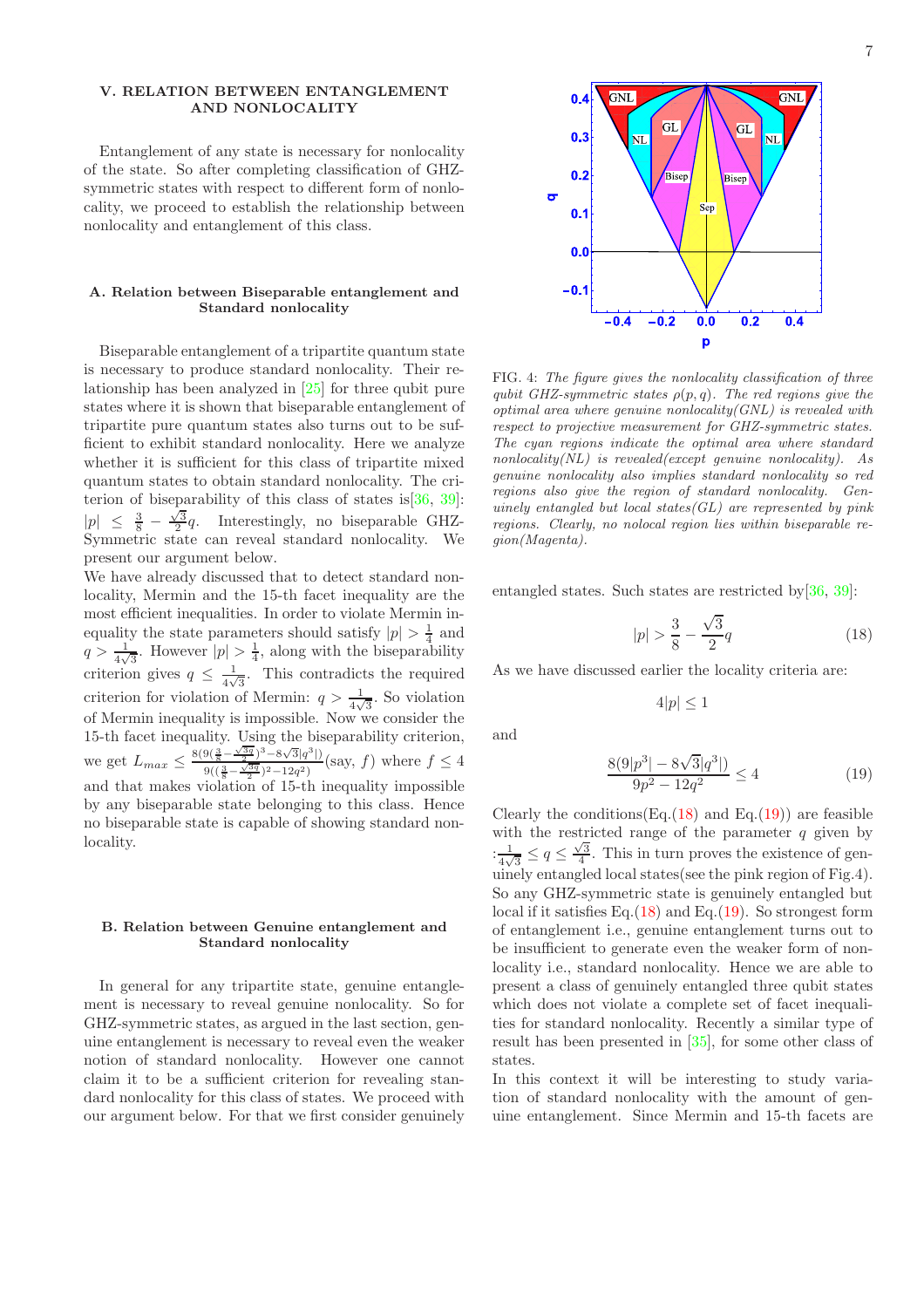the most efficient bell inequalities to detect standard nonlocality, so now we deal with the variation of violation of these facet inequalities with the amount genuine entanglement $(C_{GM}^{\rho(p,q)})$ . Since the three-qubit GHZsymmetric states belong to the class of tripartite X states, their amount of entanglement can be measured by  $Eq.(3)$  $Eq.(3)$ . So

<span id="page-7-0"></span>
$$
C_{GM}^{\rho(p,q)} = 2|p| - \frac{3}{4} + \sqrt{3}q.
$$
 (20)

For the state  $\rho(p,q)$ , one has  $M_{max} = 4(C_{GM}^{\rho(p,q)} + \frac{3}{4} - \sqrt{3}q)$ . Hence, GHZ-symmetric states violate Mermin inequality if  $(C_{GM}^{\rho(p,q)} + \frac{3}{4} \sqrt{3}q$ ) >  $\frac{1}{2}$ . As we have proven in Section.III, GHZ-symmetric states with  $|p| > \frac{1}{4}$  and  $q > \frac{1}{4\sqrt{3}}$  violate Mermin inequality. For this subclass of GHZ-symmetric states  $C_{GM}^{p(p,q)} > 0$  as  $|p| > \frac{1}{4}$  and  $q > \frac{1}{4\sqrt{3}}$ . This subclass always violates Mermin inequality and the amount of violation(i.e., $M_{max}$  – 2) increases monotonically with  $C_{GM}^{\rho(p,q)}$  for any fixed value of q. Also for each  $C_{GM}^{\rho(p,q)} > 0$  there is a GHZ-symmetric state(i.e., a value of q)which violates Mermin inequality(See Fig.5.(a)). Similarly, using Eq. $(20)$ , we have  $L_{max} = \frac{8(-8\sqrt{3}q^{3} + \frac{9}{8}(C_{GM}^{\rho(p,q)} + \frac{3}{4} - \sqrt{3}q)^{3})}{12\pi^{2} + \frac{9}{8}(C_{GM}^{\rho(p,q)} + \frac{3}{4} - \sqrt{3}q)^{3}}$  $\frac{-6\sqrt{3q} + \frac{9}{8}(\sqrt{c_{GM} + 4} - \sqrt{3q})^2}{-12q^2 + \frac{9}{4}(\sqrt{c_{GM}^{(p,q)} + \frac{3}{4} - \sqrt{3q})^2})}$ , which increases monotonically with  $C_{GM}^{\rho(p,q)}$  for any fixed value of q. GHZsymmetric states violate 15-th facet inequality if and only if  $\frac{2(-8\sqrt{3}q^{3} + \frac{9}{8}(C_{GM}^{\rho(p,q)} + \frac{3}{4} - \sqrt{3}q)^{3})}{12(3(3+8)(\rho(\rho,q)+3))}$  $\frac{-\infty}{9} \frac{4 \pm \frac{1}{8} (\sqrt{c_{GM} - 4})^2 - 299}{6 \pm 2 \sqrt{c_{GM}^2 + 4^2} (\sqrt{c_{GM}^2 + 4})^2} > 1$ . Clearly, for each value of  $C_{GM}^{\rho(p,q)}$  there is a GHZ-symmetric state with  $q > \frac{3}{148}(8 + 3\sqrt{3})$  which violates 15-th facet inequality. These are also shown in Fig.5.(b)



FIG. 5: Both of these figures depict variation of  $C_{GM}^{\rho(p,q)}$  with state parameter q for standard nonlocal states. Precisely, in Fig.(a) and Fig.(b), we have considered  $C_{GM}^{\rho(p,q)}$  of the states whose standard nonlocality is guaranteed by violation of Mermin and 15-th facet inequality respectively. Interestingly, for any arbitrarily small value of  $C_{GM}^{\rho(p,q)}$  there exists atleast one GHZ-symmetric state which exhibits standard nonlocality.

# C. Relation between Genuine entanglement and Genuine nonlocality

Till date no relationship between genuine entanglement and genuine nonlocality has been proved even for three qubit pure quantum states. However, recently a conjecture has been reported in [\[28](#page-9-25)], which states that all three qubit genuinely entangled pure states exhibit genuine nonlocality. More recently this conjecture is proved for some important class of pure states [\[33](#page-9-28)]. But no such straightforward conclusion can be drawn for any class of three qubit mixed states as there exist genuinely entangled mixed states which do not exhibit genuine nonlocality [\[34](#page-9-29)]. Here we obtain the relationship between above two phenomena for three qubit GHZ-symmetric states. In this context, we have presented a subclass of states of GHZ-symmetric class of mixed tripartite states which is genuinely entangled yet fails to violate any of 185 facet inequalities and thereby is not genuinely nonlocal (see  $subsection(E)$ ).

However, the discussion of genuine nonlocality(Section IV) points out that out of the 185 facet inequalities, Svetlichny inequality and the 99-th facet inequality are the two most efficient detectors of genuine nonlocality for this class of states. In this section we have studied the variation of violation of these two efficient bell inequalities with the amount of entanglement content  $C_{GM}^{\rho(p,q)}$ . Using Eq.[\(20\)](#page-7-0), the maximum violation value of Svetlichny inequality(Eq.[\(14\)](#page-4-1)) becomes:  $S_{max}$  =  $4\sqrt{2}(C_{GM}^{\rho(p,q)}+\frac{3}{4} \sqrt{3}q$ ). The algebraic expression clearly points out the relation between genuine nonlocality and entanglement(see Fig.6.(a)). It is already argued in Section IV, that for violation of Svetlichny inequality, the state parameters get restricted as  $|p| > \frac{1}{2\sqrt{p}}$  $\frac{1}{2\sqrt{2}}$  and  $q >$ √ 1  $\frac{1}{3}(\frac{1}{\sqrt{2}})$  $\frac{1}{2} - \frac{1}{4}$ . These restrictions, when imposed in Eq.[\(20\)](#page-7-0) imply that for  $C_{GM}^{\rho(p,q)} > \sqrt{2} - 1$  Svetlichny inequality is violated. So any state having  $C_{GM}^{\rho(p,q)} \leq$  $\sqrt{2} - 1$  cannot violate the Svetlichny inequality (see Fig.6(a)). Similarly by Eq.[\(20\)](#page-7-0), the maximum violation value of 99-th facet becomes:

$$
NS_{max} = \frac{4q}{\sqrt{3}} + 2\sqrt{\frac{16q^2}{3} + (C_{GM}^{\rho(p,q)} + \frac{3}{4} - \sqrt{3}q)^2} \le 3
$$
\n(21)

Clearly for any arbitrary value of  $q$ , the amount of genuine nonlocality $(NS_{max} - 3)$  increases monotonically with the amount of entanglement  $C_{GM}^{\rho(p,q)}$ . Interestingly, for any positive value of  $C_{GM}^{\rho(p,q)}$ , there exists a subclass which violates 99-th facet inequality(see Fig.6(b)). To be precise, there exists a subclass of GHZ-Symmetric states which is genuinely nonlocal for any amount of  $C_{GM}^{\rho(p,q)}$ .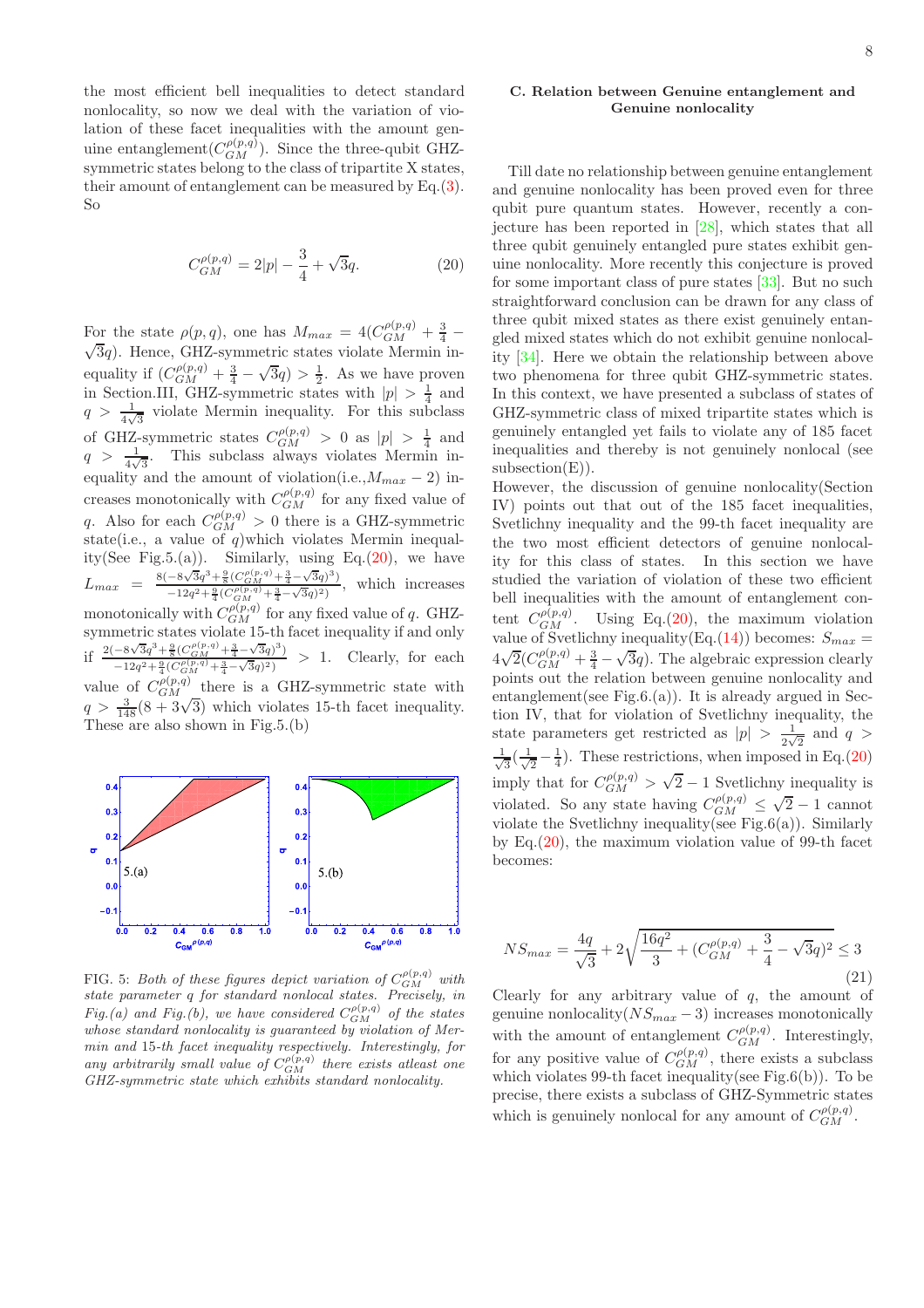

FIG. 6: Variation of state parameter q with that of  $C_{GM}^{\rho(p,q)}$ for genuinely nonlocal states are shown in these figures. The genuinely nonlocal states, as detected by Svetlichny inequality and 99-th facet inequality are considered separately in Fig. $(a)$ and Fig.(b) respectively. It is interesting to note that for any positive value of  $C_{GM}^{\rho (p,q)},$  there exist some states whose genuine nonlocality is observed via violation of 99-th facet. However for the states whose genuine nonlocality is guaranteed by the violation of Svetlichny inequality, no such conclusion can be made. In fact for violation of Svetlichny inequality, the range of  $C_{GM}^{\rho(p,q)}$  gets restricted :  $C_{GM}^{\rho(p,q)} > \sqrt{2} - 1$ 

#### D. Genuinely nonlocal subclass

The genuinely nonlocal subclass is obtained for a fixed value of one of the two state parameters. Putting  $q = \frac{\sqrt{3}}{4}$ in Eq. $(1)$ , we get

$$
\rho(p, \frac{\sqrt{3}}{4}) = \left(\frac{1}{2} + p\right)|GHZ_+\rangle \langle GHZ_+| + \left(\frac{1}{2} - p\right)|GHZ_-\rangle \langle GHZ_-|.
$$
\n(22)

This subclass of GHZ-Symmetric states is genuinely entangled, the amount of entanglement given by $(Eq.(20))$  $(Eq.(20))$  $(Eq.(20))$ :

<span id="page-8-1"></span>
$$
C_{GM}^{\rho(p,\frac{\sqrt{3}}{4})} = 2|p| \tag{23}
$$

The optimal region of standard nonlocality of this subclass is detected by 15-th facet inequality:

$$
L_{max} = 4\frac{8p^3 - 1}{4p^2 - 1} > 4
$$
 (24)

Clearly for any nonzero value of p,  $L_{max} > 4$ . The relation between entanglement $(C_{GM}^{\rho(p,q)})$  and standard nonlocality is given by:

<span id="page-8-0"></span>
$$
4\frac{(C_{GM}^{\rho(p,\frac{\sqrt{3}}{4})})^3 - 1}{(C_{GM}^{\rho(p,\frac{\sqrt{3}}{4})})^2 - 1} > 4.
$$
 (25)

 $Eq.(25)$  $Eq.(25)$  points out that the amount of standard nonlocality( $L_{max}$  – 4) increases monotonically with amount of entanglement $(C_{GM}^{\rho(p,\frac{\sqrt{3}}{4})})$ . Clearly any arbitrary amount of entanglement is sufficient for violation of the 15-th facet inequality(see Fig.7). Similar sort of analysis can be made when we consider the stronger notion of genuine nonlocality. 99-th facet inequality is the most efficient detector of genuine nonlocality for this subclass:

$$
NS_{max} = 1 + 2\sqrt{1 + 4p^2} > 3\tag{26}
$$

Using Eq. $(23)$ , the above inequality gets modified as:

$$
1 + 2\sqrt{1 + (C_{GM}^{\rho(p, \frac{\sqrt{3}}{4})})^2} > 3
$$
 (27)

Clearly for any arbitrary amount of  $C_{GM}^{\rho(p,\frac{\sqrt{3}}{4})}$ , this subclass can reveal genuine nonlocality(See Fig.7). Interestingly, comparison between the  $NS_{max}$  of this class  $\rho(p, \frac{\sqrt{3}}{4})$  and that of the pure class of generalized Greenberger-Horne-Zeilinger states(GGHZ)[\[30,](#page-9-27) [32,](#page-9-34) [33](#page-9-28)] points out that for these two classes, genuine nonlocality varies similarly with that of their corresponding entanglement content though one of these classes is pure(GGHZ) whereas the other one is mixed [\[33](#page-9-28)].



FIG. 7: The red dashed curve gives variation of amount of standard nonlocality( $L_{max}$  – 4) with the amount of entanglement $(C_{GM}^{\rho(p,q)})$  whereas the solid green curve represents the variation of amount of genuine nonlocality( $NS_{max} - 3$ ) with the amount of entanglement( $C_{GM}^{\rho(p,q)}$ ). The figure shows that standard nonlocality(NL) and genuine nonlocality(GNL) both are obtained for any positive value of  $C_{GM}^{\rho(p,q)}$ . The curve showing variation of GNL with  $C_{GM}^{\rho(p,q)}$  for this mixed subclass of GHZ-symmetric states is same as that of the curve showing variation of GNL with  $C_{GM}^{\rho(p,q)}$  for pure generalized GHZ State[\[33](#page-9-28)].

# E. Genuinely entangled but not Genuinely nonlocal subclass

In this subsection we present a subclass of GHZsymmetric states which is genuinely entangled but satisfy all the 185 facet inequalities detecting genuine nonlocality. For that we first consider  $Eq.(18)$  $Eq.(18)$  which gives the criterion of genuine entanglement:  $|p| > \frac{3}{8}$  $\frac{\sqrt{3}}{2}q.$ Now any subclass having state parameters  $p$  and  $q$  restricted by this criterion cannot reveal genuine nonlocality if it cannot violate neither Svetlichny inequality nor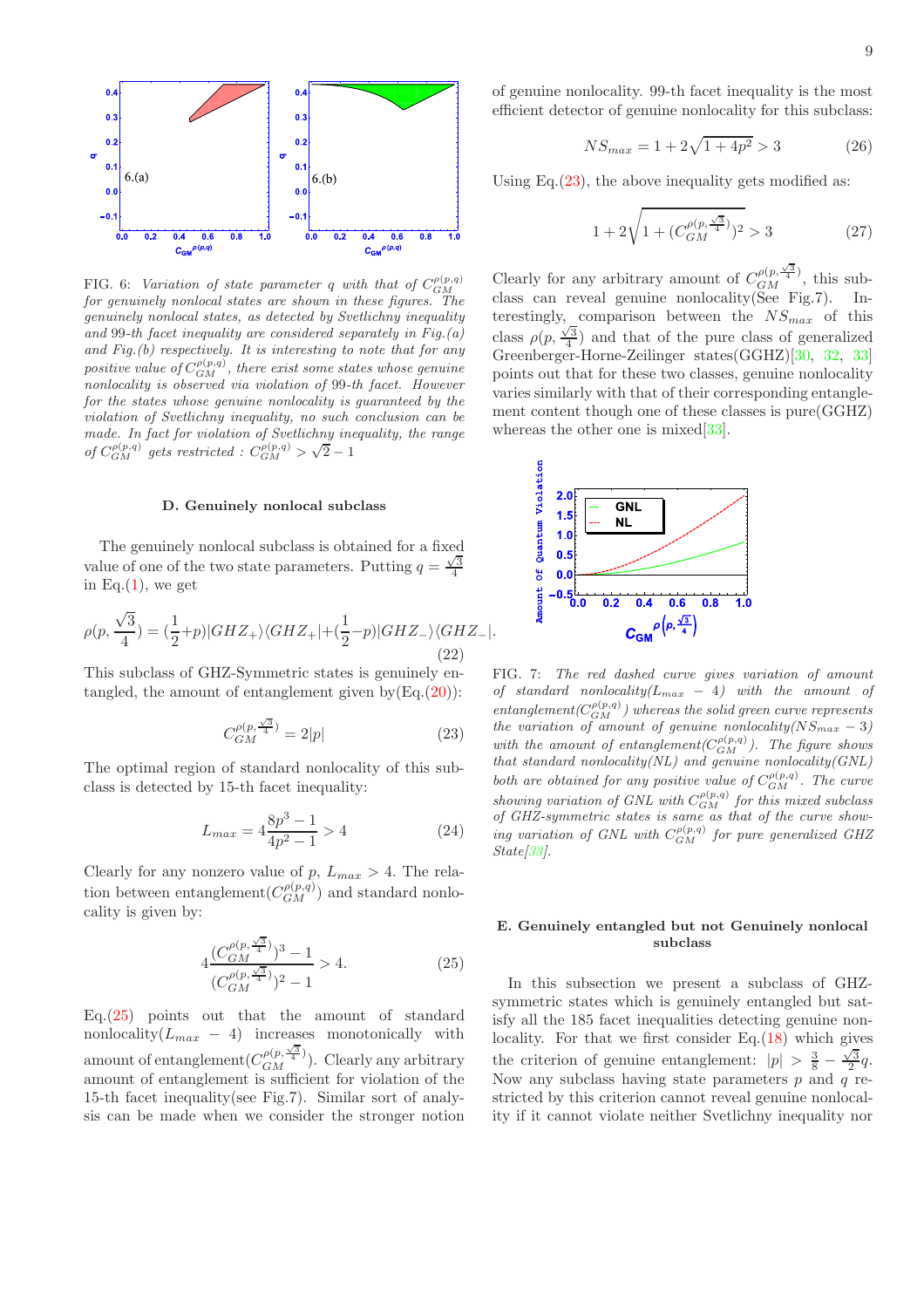99-th facet inequality, i.e., if  $p \leq \frac{1}{2\sqrt{2}}$  $\frac{1}{2\sqrt{2}}$  and criteria for satisfying 99-th facet inequality:  $\frac{4q}{\sqrt{6}}$  $\frac{q}{3}+2\sqrt{\frac{16q^2}{3}+4p^2}\leq$  $3, q \leq \frac{1}{28}(8\sqrt{5}-5\sqrt{3})$ . Clearly these three restrictions together give a feasible region in state parameter space  $(p, q)$  and that any GHZ-symmetric state having state parameter lying in this feasible region fails to reveal genuine nonlocality inspite of being genuinely entangled.

## V. CONCLUSION

In summary, the above systematic study exploits the nature of different notions of nonlocality thereby giving the necessary and sufficient conditions for detecting nonlocality of an entire family of high-rank mixed three-qubit states with the same symmetry as the GHZ state. Generally Mermin inequality(which is a natural generalization of CHSH inequality) is used to detect standard nonlocality. However we have showed that this inequality is not the most efficient Bell inequality for this class of three qubit mixed states as for some restricted range of state parameters, 15-th facet inequality gives advantage over Mermin inequality. Our findings confirm that the nonlocality conditions given by 15-th facet inequality and Mermin inequality are the best detector of standard nonlocality for this class of states. Analogously genuine nonlocality of the class is discussed. For detection of genuine nonlocality 99-th facet inequality and Svetlichny inequality turn out to be the most effective tools. Further comparison between these two inequalities points out that 99 th facet inequality is even far better than Svetlichny for some restricted subclasses of this class though the latter is extensively used for detection of genuine nonlocality. Besides, our result illustrates the relationship between entanglement and nonlocality of this class of three qubit mixed states. Interestingly no biseparable state is capable of revealing standard nonlocality. This in turn points out the necessity of genuine entanglement of this class for this purpose. However for revelation of standard nonlocality existence of genuine entanglement is not sufficient. This fact becomes clear from the existence of genuine entangled local subclass of GHZ-symmetric states. It will be interesting to explore the presence of hidden nonlocality(if any) [\[46](#page-10-8)[–48](#page-10-9)] of this class of states. Also one may try to activate nonlocality of this class of states by using it in some suitable quantum network[\[49,](#page-10-10) [50\]](#page-10-11). Besides GHZsymmetric class of states form a two dimensional affine subspace of the whole eight dimensional space of three qubit states [\[40\]](#page-10-2). So a study analyzing the relation between entanglement and nonlocality of tripartite states from other subspaces, or if possible characterization of the whole space itself can be made in future.

- <span id="page-9-0"></span><sup>∗</sup> Electronic address: [biswajitpaul4@gmail.com](mailto:biswajitpaul4@gmail.com)
- $^\dagger$  Electronic address: kaushiki\_[mukherjee@rediffmail.com](mailto:kaushiki_mukherjee@rediffmail.com)
- <span id="page-9-2"></span><span id="page-9-1"></span>‡ Electronic address: [dsappmath@caluniv.ac.in](mailto:dsappmath@caluniv.ac.in)
- <span id="page-9-3"></span>[1] J. S. Bell, Physics, 1, 195 (1964).
- <span id="page-9-4"></span>[2] N.Brunner, D. Cavalcanti, S. Pironio, V. Scarani, and S.Wehner, Rev. Mod. Phys. 86, 419 (2014).
- <span id="page-9-5"></span>[3] H. Buhrman, R. Cleve, S. Massar, and R. Wolf, Rev. Mod. Phys. 82, 665 (2010).
- <span id="page-9-6"></span>[4] R. Ramanathan, F. Brandao, A. Grudka, K. Horodecki, M. Horodecki, and P. Horodecki, arxiv: 1308.4635 (2013).
- <span id="page-9-7"></span>[5] J. Barrett, L. Hardy, and A. Kent, Phys. Rev. Lett. 95, 010503 (2005).
- <span id="page-9-8"></span>[6] A. Acín, N. Brunner, N. Gisin, S. Massar, S. Pironio, and V. Scarani, Phys. Rev. Lett. 98, 230501 (2007).
- <span id="page-9-9"></span>[7] C.-E. Bardyn, T. C. H. Liew, S. Massar, M. M. McKague, and V. Scarani, Phys. Rev. A 80, 062327 (2009).
- <span id="page-9-10"></span>[8] M. McKague and M. Mosca, arXiv:1006.0150v1 (2010).
- <span id="page-9-11"></span>[9] R. Colbeck, Quantum And Relativistic Protocols For Secure Multi-Party Computation, PhD thesis, University of Cambridge (2006).
- <span id="page-9-12"></span>[10] S. Pironio, et al., Nature **464**, 1021 (2010).
- <span id="page-9-13"></span>[11] J. F. Clauser, M. A. Horne, A. Shimony and R. A. Holt, Phys. Rev. Lett. 23, 880 (1969).
- <span id="page-9-14"></span>[12] N. Gisin, Phys. Lett. A **154**, 201 (1991).
- <span id="page-9-15"></span>[13] S. Popescu and D. Rohrlich, Phys. Lett. A 166, 293 (1992).
- <span id="page-9-16"></span>[14] R.F. Werner, Phys. Rev. A 40 (8): 4277 (1989).
- <span id="page-9-17"></span>[15] J. Barrett, Phys. Rev A **65**, 042302 (2002).
- <span id="page-9-18"></span>[16] O. Gühne and G. Tóth, Phys. Reports  $474$ , 1 (2009).
- <span id="page-9-19"></span>[17] R. Horodecki, P. Horodecki, and K. Horodecki, Quantum entanglement, Rev. Mod. Phys. 81, 865 (2009).
- <span id="page-9-20"></span>[18] P. Zoller et al., Eur. Phys. J. D 36, 203 (2005).
- <span id="page-9-21"></span>[19] C. Śliwa, Phys. Lett. A  $317$ , 165-168 (2003).
- <span id="page-9-22"></span>[20] V. Scarani and N. Gisin, J. Phys. A 34, 6043 (2001).
- [21] M. Zukowski, C. Brukner, W. Laskowski, and M. Wieśniak, Phys. Rev. Lett. 88, 210402 (2002)
- [22] C. Emary and C.W.J. Beenakker, Phys. Rev. A 69, 032317 (2004).
- [23] J.-L. Chen, C. Wu, L.C. Kwek, and C.H. Oh, Phys. Rev. Lett. **93**, 140407 (2004).
- <span id="page-9-33"></span>[24] D.p. Chi, K. Jeong, T. Kim, K. Lee, and S. Lee, Phys. Rev. A 81, 044302 (2010).
- <span id="page-9-23"></span>[25] S. Yu, Q. Chen, C. Zhang, C. H. Lai and C. H. Oh, Phys. Rev. Lett. 109, 120402 (2012).
- <span id="page-9-24"></span>[26] G. Svetlichny, Phys. Rev. D 35, 3066 (1987).
- <span id="page-9-32"></span>[27] R. Gallego, L.E. Wuringer, A. Acín, M. Navascues, Phys. Rev. Lett. 109, 070401 (2012).
- <span id="page-9-25"></span>[28] J.-D. Bancal, J. Barrett, N. Gisin, and S. Pironio, Phys. Rev. A 88, 014102 (2013).
- <span id="page-9-26"></span>[29] V. Coffman, J. Kundu, W. K. Wootters, Phys. Rev. A 61, 052306 (2000).
- <span id="page-9-27"></span>[30] S. Ghose, N. Sinclair, S. Debnath, P. Rungta, and R. Stock, Phys. Rev. Lett. 102, 250404 (2009).
- <span id="page-9-31"></span>[31] A. Ajoy and P. Rungta, Phys. Rev. A **81**, 052334 (2010).
- <span id="page-9-34"></span>[32] S. Ghose, S. Debnath, N. Sinclair, A. Kabra and R. Stock,
- J. Phys. A: Math. Theor. 43, 445301(2010). [33] K. Mukherjee, B. Paul, D. Sarkar, J. Phys. A: Math.
- <span id="page-9-28"></span>Theor. 48, 465302 (2015).
- <span id="page-9-29"></span>[34] G. Tóth and A. Acín, Phys. Rev. A 74, 030306 (2006).
- <span id="page-9-30"></span>[35] J. Bowles, J. Francfort, M. Fillettaz, F. Hirsch, and N. Brunner, Phys. Rev. Lett. 116, 130401 (2016).